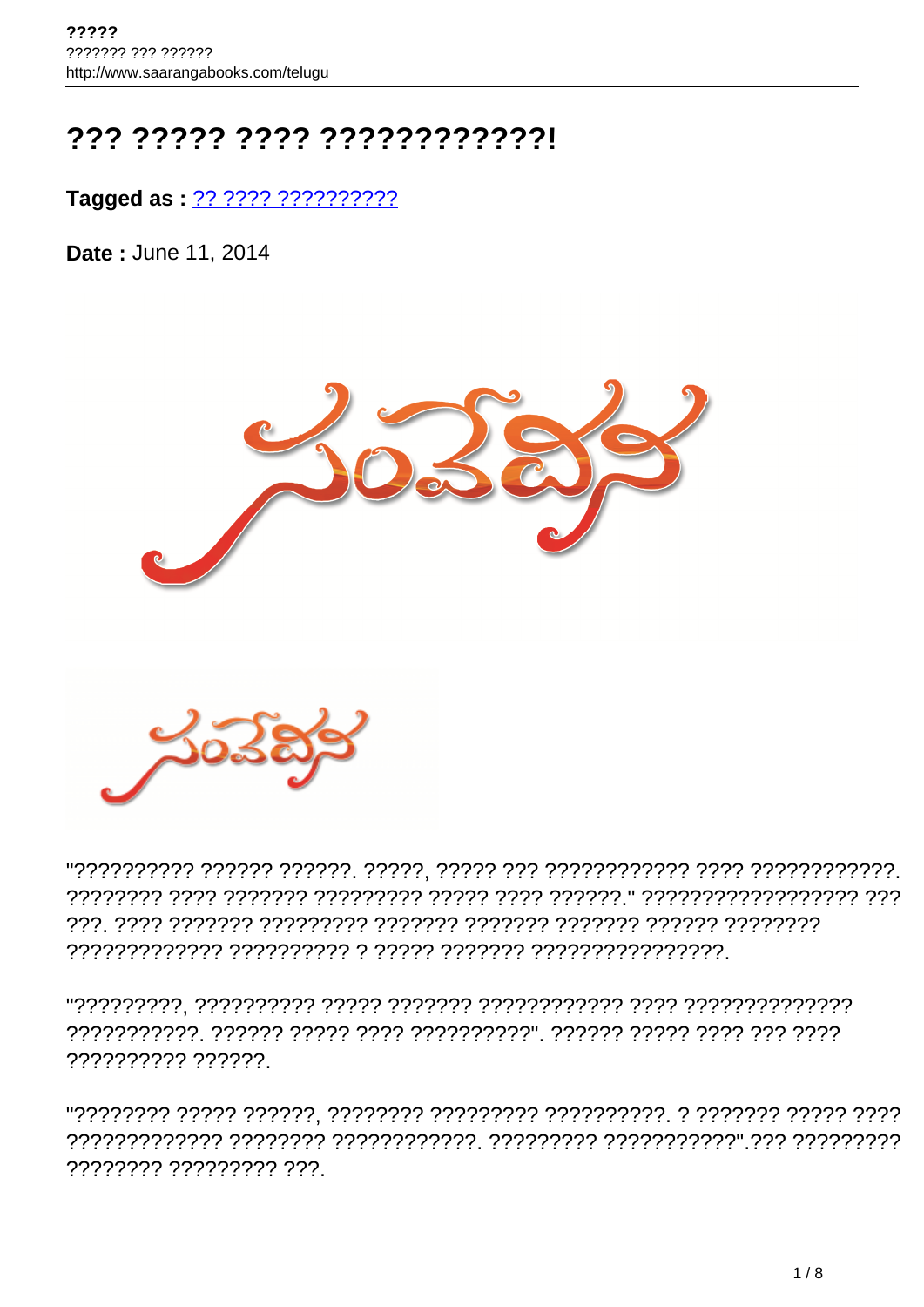7777777 777 777777 1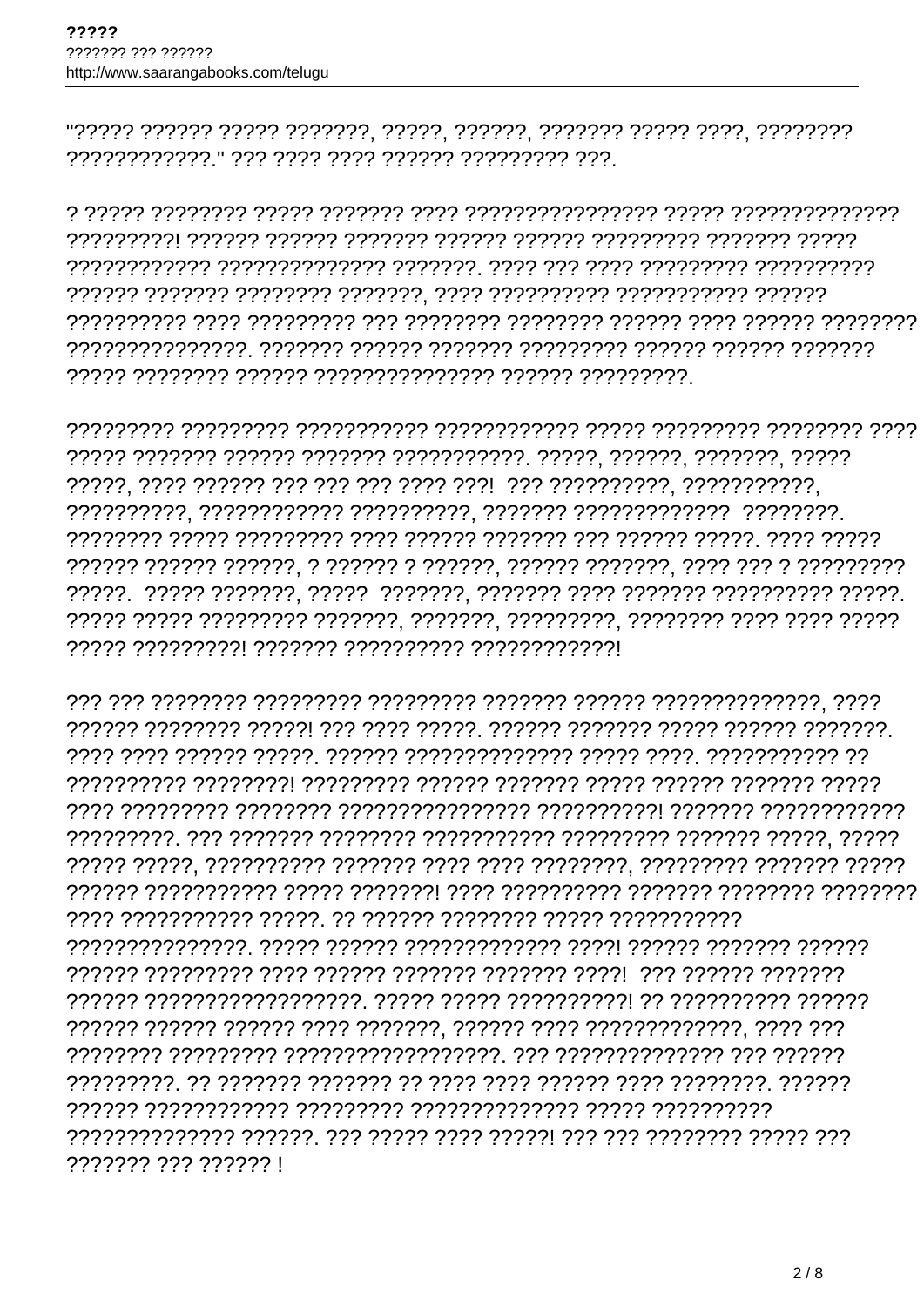

????

7777777777

??????

??????????????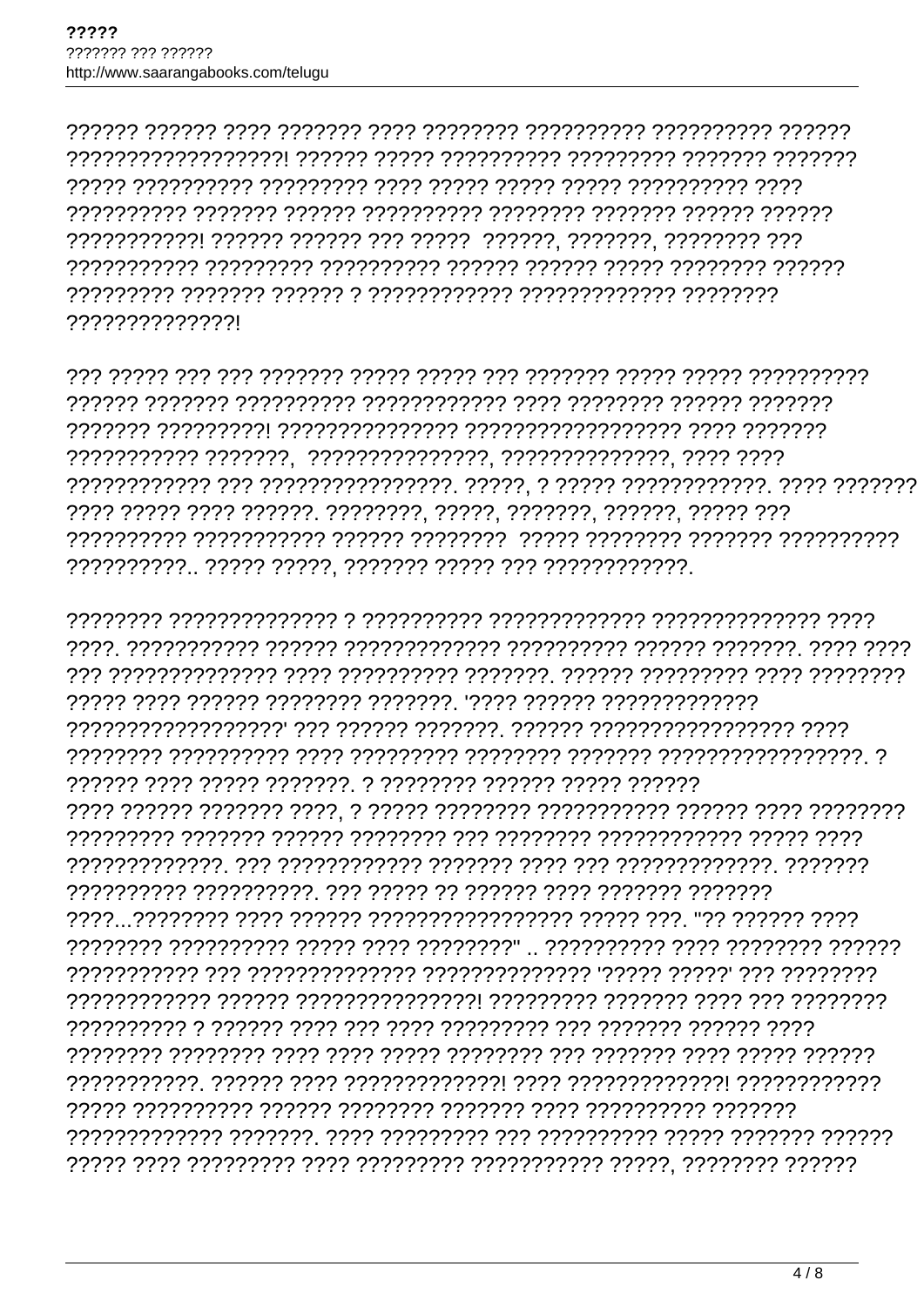יוויון ווינין ויינויון וויוויוויון וויוויוויון וויוויוויון וויוויון וויוויוויון וויוויון ווי ??????? ???? ??? ???? ???????? ?????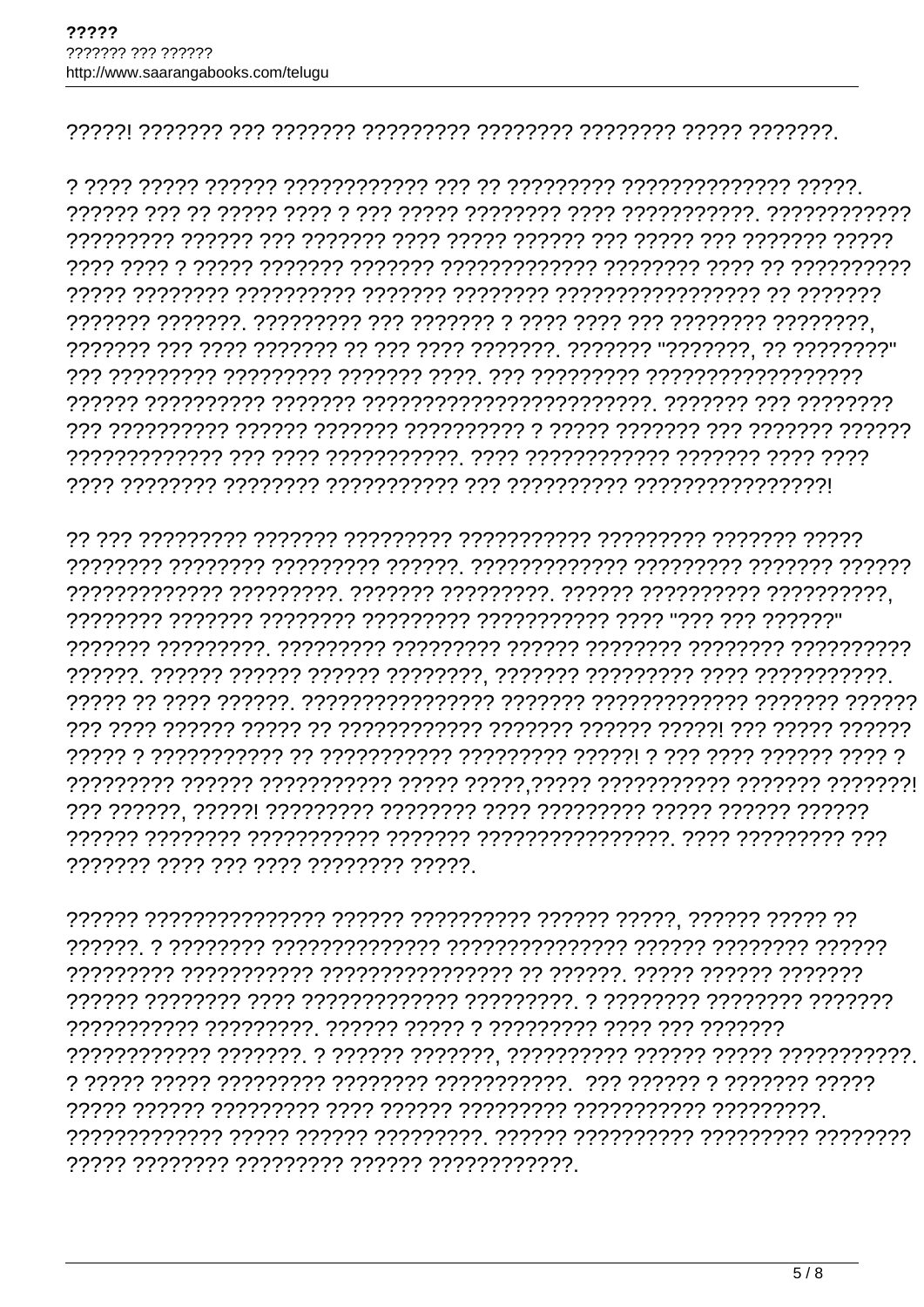7777777777777777 7777 77 77771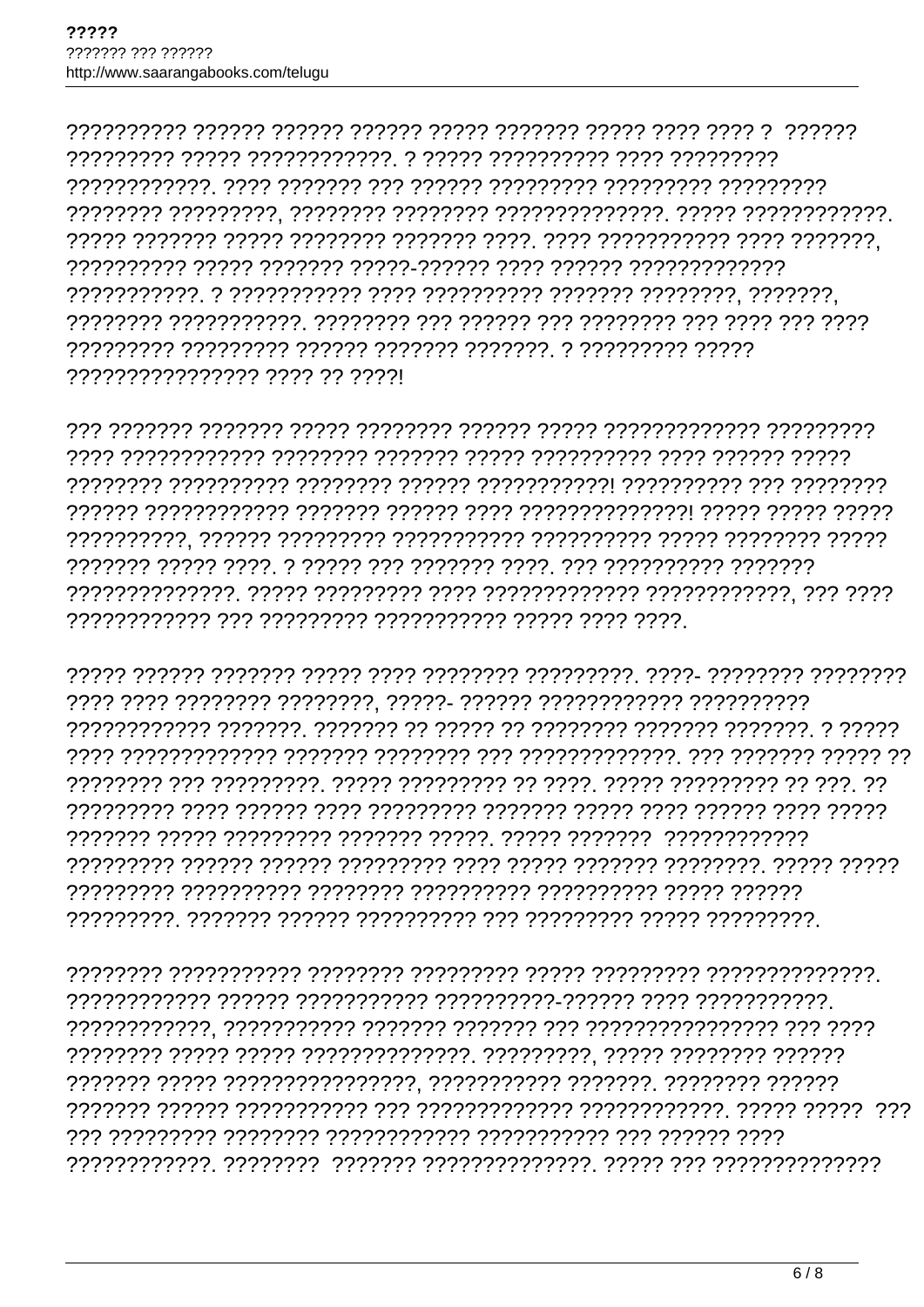777777777 77777 7777777777